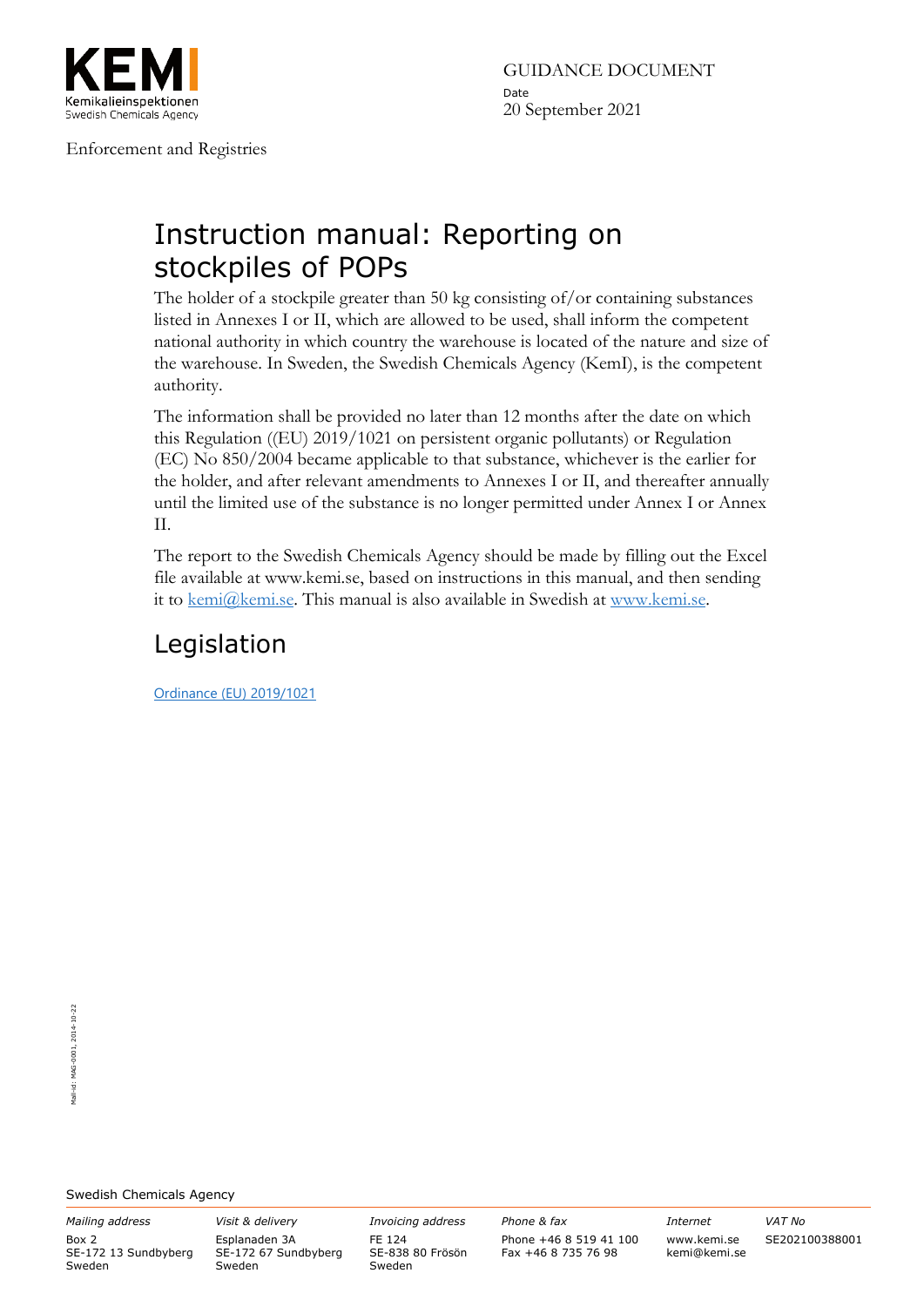## Information to be provided in the POPsnotification

### Section A. Verification

In the supporting Excel-file, please let us know if you intend to report holdings of stockpiles linked to Article 5.3, Regulation (EU) 2019/1021 on persistent organic pollutants (POP).

### **Section A**

#### **Verify that this is a notification of stockpiles in accordance with the Article 5.3?**

(1.) Yes

1. Please select "Yes" (column A, line 5) if your intention is to report stockpiles of POPs.

### Section B

The section B is based on several parts (part A-F) wich should be filled out when reporting information about stockpiles of POP:

Part A. Provide information on the stockpile holder

Part B. Information on the POP-substance in the stockpile

Part D. Management measures

Part D: Förvaltningsåtgärder som lagerhållaren har vidtagit

Part E. Information on the intended use of the stockpile/ article description (Optional)

Part F. Additional information

#### Language and field information

Use the predefined options in drop-down menus where available. They have English format. The free text fields should be filled out using English.

Please note, that the Excel file contains automatic functions and data verifications. But if you always start by entering the information from left to right, there should be no problems. Remember that the choice made of a substance, or an article (in column  $T-V$  (part E)) is linked to the choice made of a substance (column F) and the stockpile type (column O).

Also keep in mind that you cannot write in the fields that are grey, as the information in these fields should be generated automatically based on your other answers.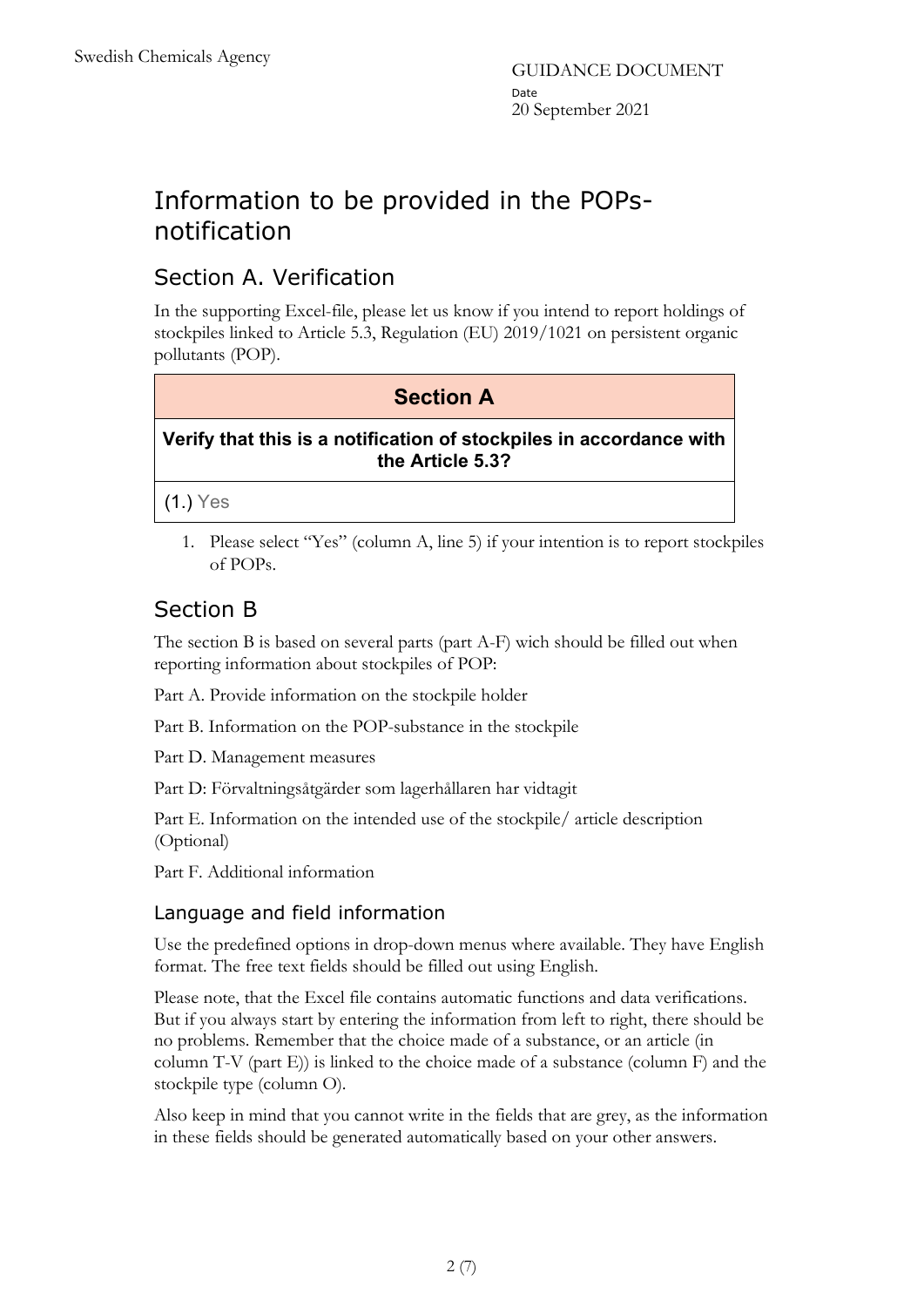#### Part A: Information on the stockpile holder

| Section B: Please provide information in relation to the stockpile<br>notifications received in accordance with the Article 5.2 |                                                                                                           |                                                                                     |  |  |  |
|---------------------------------------------------------------------------------------------------------------------------------|-----------------------------------------------------------------------------------------------------------|-------------------------------------------------------------------------------------|--|--|--|
| Part A: Information on the stockpile holder                                                                                     |                                                                                                           |                                                                                     |  |  |  |
| <b>Stockpile holder. Name</b><br>of the legal entity that<br>has notified the<br>stockpile                                      | Date (yyyy/mm/dd) on<br>which the stockpile<br>notification has been<br>issued by the<br>stockpile holder | <b>Stockpile holder</b><br>name to be<br>treated as<br>confidential<br>(TRUE/FALSE) |  |  |  |
| $(1.)$ Test company<br>Ltd.(999999-9999)                                                                                        | $(2.) 2021 - 01 - 01$                                                                                     | $(3.)$ FALSE                                                                        |  |  |  |

- 1. State the name of the legal entity and, if possible, the Swedish organisation number. (column C, line 6)
- 2. State the date of the notification. (Column D, line 6)
- 3. Inicate whether the stockpile holders name shall be treated as confidential by ECHA when publishing the MS report and the Union Overview in ECHA's website. In that case select "True" otherwise "False". (column E, line 6)

#### Part B: Information on the substance in the stockpile

| Part B: Information on the substance in the stockpile                                                                                 |                     |                      |               |                |                             |  |
|---------------------------------------------------------------------------------------------------------------------------------------|---------------------|----------------------|---------------|----------------|-----------------------------|--|
| Input data                                                                                                                            |                     | "Read only" data     |               |                |                             |  |
| Substance or<br>group of<br>substances as<br>laid down in the<br>Annex I and II<br>entries of the<br><b>POPs</b><br><b>Regulation</b> | <b>EC</b><br>number | <b>CAS</b><br>number | EC-<br>number | CAS-<br>number | <b>Substance</b><br>name    |  |
| (1.)<br>Chlordane                                                                                                                     |                     |                      |               |                | 200-349-0 57-74-9 Chlordane |  |

- 1. Select an entry in the dropdown menu (column F, line 6) for the substance or group of substances as listed in Annex I/II for which you want to report data.
- 2. For group entries: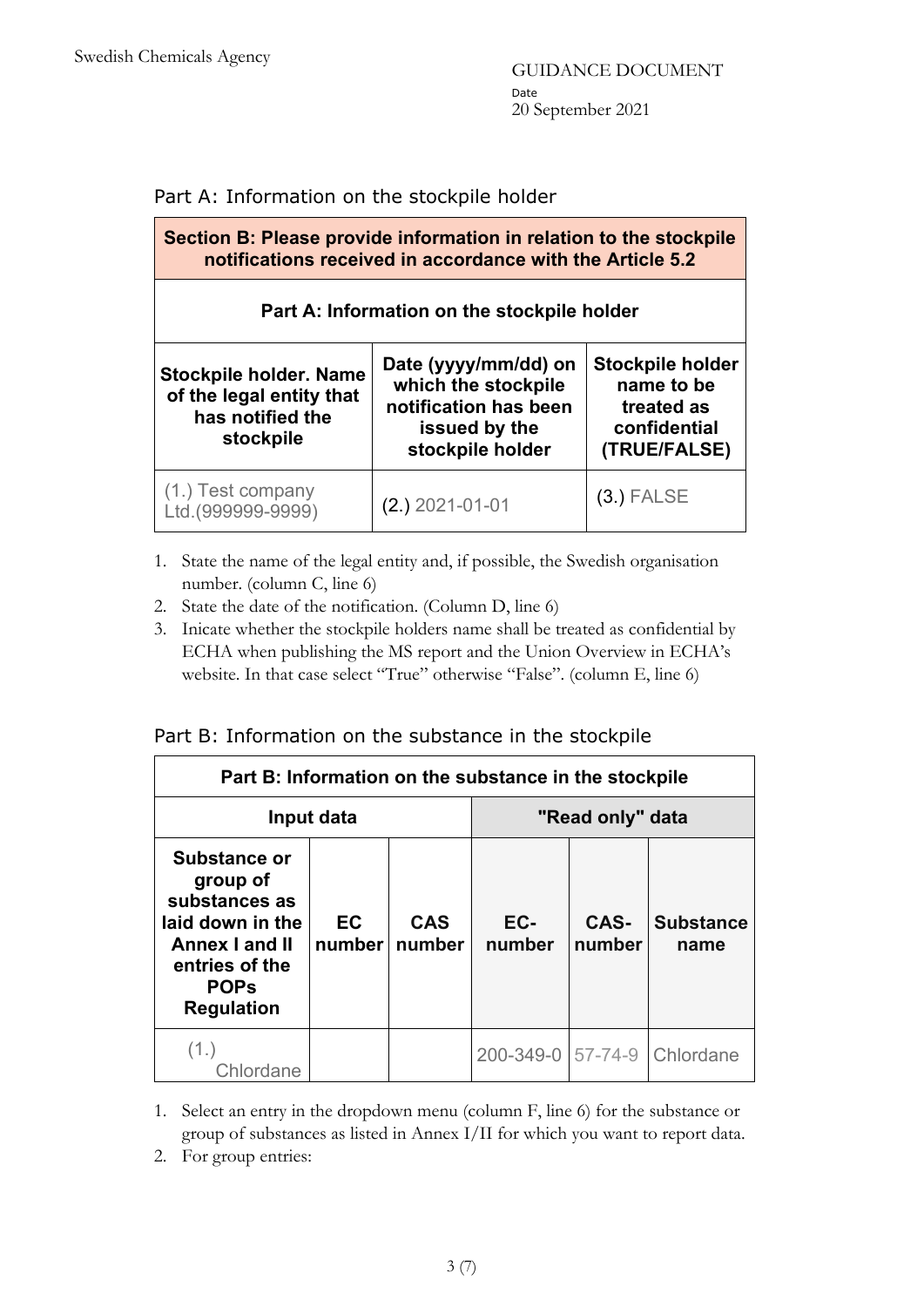- a) Select either the EC number or CAS number of the substance for which you want to report data (column G-H, line 6). After selecting the relevant identifier (either EC# or CAS#), the remaining substance identifiers will be automatically populated under the corresponding fields with the heading "read only data" (column L-N, line 6).
- b) If you want to report data for a group entry (e.g. PFOS and its derivatives), but you do not know have further information about the identity of the substance, it is possible to leave the EC# and CAS# fields blank.
- 3. For entries with a unique EC or CAS number (e.g. for DecaBDE)" it is not necessary to provide the EC or CAS number, these identifiers will be filled in automatically under the corresponding fields with the heading "read only data" (column L-N) when choosing the substance name in the drop-down menu.

#### Part C: Information on the nature of the stockpile

| Part C: Information on the nature of the stockpile   |                                                    |                                                   |                                                                            |  |  |  |
|------------------------------------------------------|----------------------------------------------------|---------------------------------------------------|----------------------------------------------------------------------------|--|--|--|
| stockpile type<br>(substance, mixture or<br>article) | <b>Description of</b><br>the mixture<br>(optional) | <b>Total mass of</b><br>the stockpile<br>(tonnes) | <b>Concentration</b><br>of the POP in<br>the mixture or<br>article (mg/kg) |  |  |  |
| Substance                                            | (2.)<br>Гех:                                       | (3.)<br>5.                                        | (4.)                                                                       |  |  |  |

1. Stockpile type: Select in the dropdown menu whether the stockpile consist of a substance, a mixture, or an article.

- 2. Om If the stockpile consists of a mixture, you can provide a further description of the mixture (optional) (column P, line 6)
- 3. Provide the total quantity of the stockpile in tonnes (column Q, line 6). The whole weight is intended to include the sum of all parts of complex and simple articles containing specific POPs substance. In the case of chemical products (substances and mixtures), the weight of the whole product shall be calculated.
- 4. The content or the POPs substance shall be calculated on the total quantity of articles and products held and expressed in the unit mg/kg. (Column R, line 6).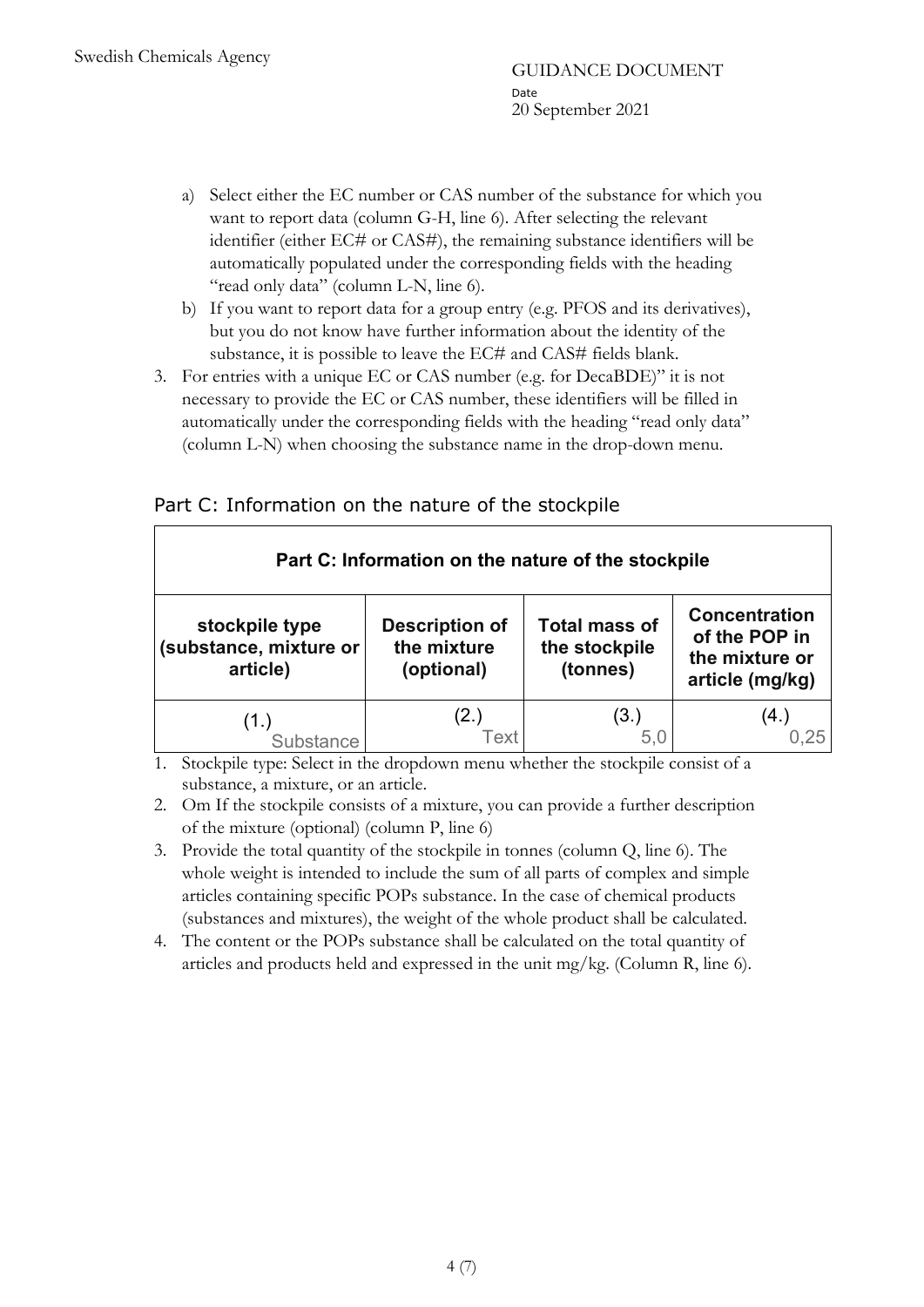#### Part D: Management measures:

The stockpile holder shall communicate the management measures taken to prevent the release of POPs into the environment.

**Details provided by the stockpile holder about how the stockpile is stored, and what measures have been taken to prevent release of POPs into the environment (demonstrating safe, efficient and environmental sound management)**

(1.)Text

1. Provide information, communicated by the holder of the stockpile, on the management measures that are in place to prevent the releases of POPs into the environment. (column S, line 6).

Part E: Information on the intended use of the stockpile/ article description (Optional):

| Part E (Optional): Information on the intended use of the stockpile /<br>information on the article in the stockpile         |                                                        |                                               |  |  |  |
|------------------------------------------------------------------------------------------------------------------------------|--------------------------------------------------------|-----------------------------------------------|--|--|--|
| Use description /<br>article description                                                                                     | <b>Further use/article</b><br>description (1)          | <b>Further use/article</b><br>description (2) |  |  |  |
| $(1.)$ manufacturing<br>(or import) of<br>spare parts of<br>motor vehicles<br>within the scope<br>of Directive<br>2007/46/EC | (2.) Power train<br>and under-<br>hood<br>applications | (3.) Speed sensors                            |  |  |  |

- 1. If the stockpile consist of a substance or mixture select, using the dropdown menu, the intended use of the stockpile (in accordance to the permitted uses as laid down in the POPs Regulation) (column T, line 6).
- 2. If the stockpile consists of a articles, select the article description using the dropdown menu (in accordance to the permitted uses as laid down in the POPs Regulation). (Column T, line 6).

Note that the description of some derogated uses in the entries of the Annex I to the POPs Regulation (e.g. manufacturing of spare parts of motor vehicles) are highly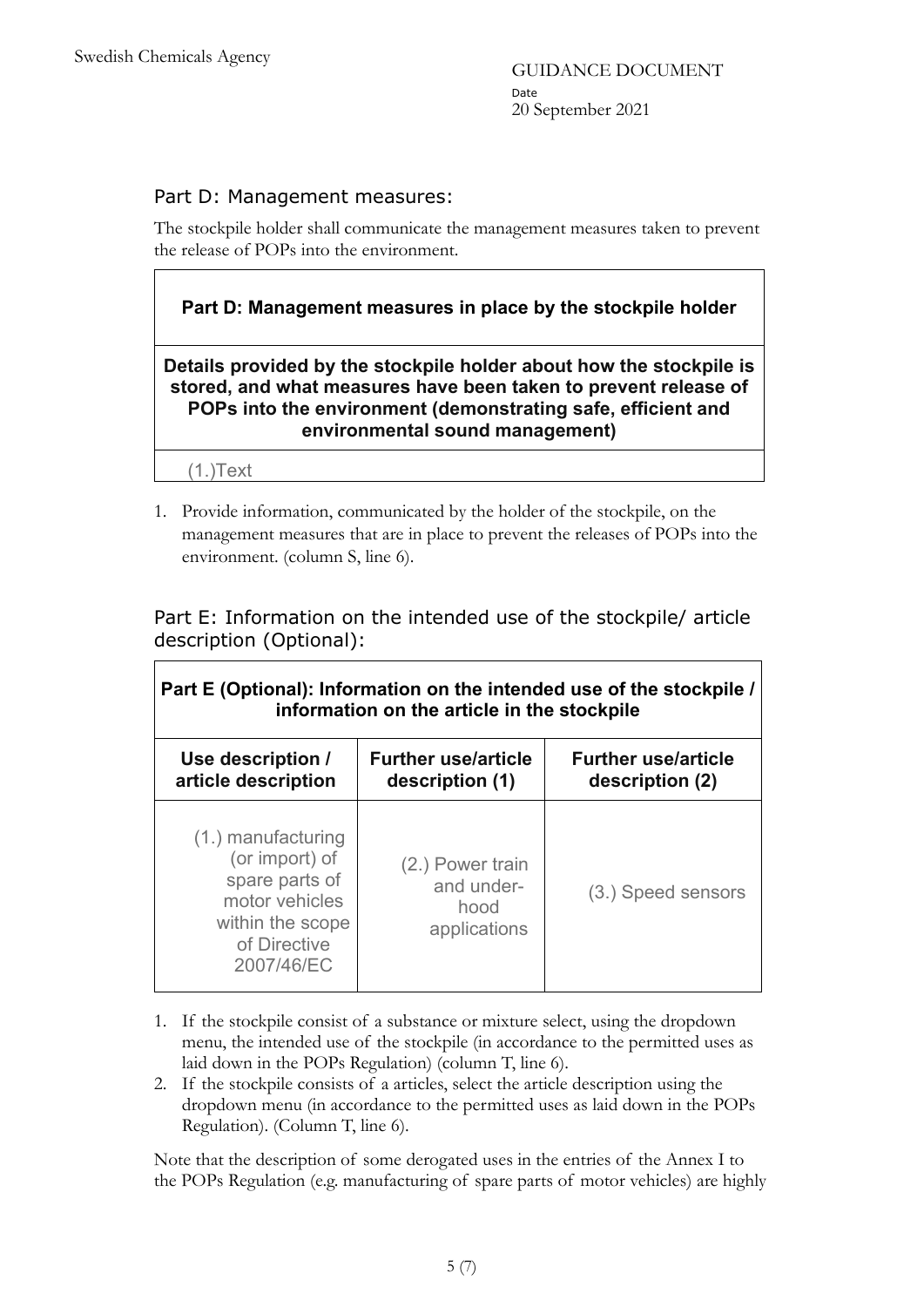detailed. For these cases you can provide further description on the uses using dependable dropdown lists "further use description (1)" (column U) and "further use description (2)" (column V).

For most substances and mixtures, there is only one option to choose of "Laboratory scale research or reference standard" and for other substances there are no exceptions at all. Such as:: Aldrin, Chlordane, Chlordecone, Dicofol, DDT, Dieldrine, Endosulfan, Endrin, Diphenyl ether, Heptabromo derivative, Heptachlor, Hexabromo-1,1'-biphenyl, 1,2,5,6,9,10-hexabromocyclodecane, Diphenyl ether, hexabromo derivative, Hexachlorobenzene and Hexachlorobutadiene. While for the groups: "Bis (pentabromophenyl) ether; (decabromodiphenyl ether; decaBDE) "; "Perfluorooctane sulfonic acid and its derivatives (PFOS)" and "Perfluorooctanoic acid (PFOA), its salts and PFOA-related compounds", there are several uses to choose from.

#### Part F: Additional information

**Additional information in relation to this stockpile**

(1.)Text

1. Provide, if relevant, additional information for the interpretation of the notified data. (column W, line 6)

#### Validation of provided data



1. To facilitate reporting, the Excel-file contains validation of the data entered into the cells. If you enter anything that conflicts with these validations, a validation message will appear in column X. But if you start to enter the information from left to right, there should be no problems. But keep in mind that the choice of use in column T-V is determined by the selected substance/group (column F) and the type of the stockpile (substance, mixture, article). Also keep in mind that